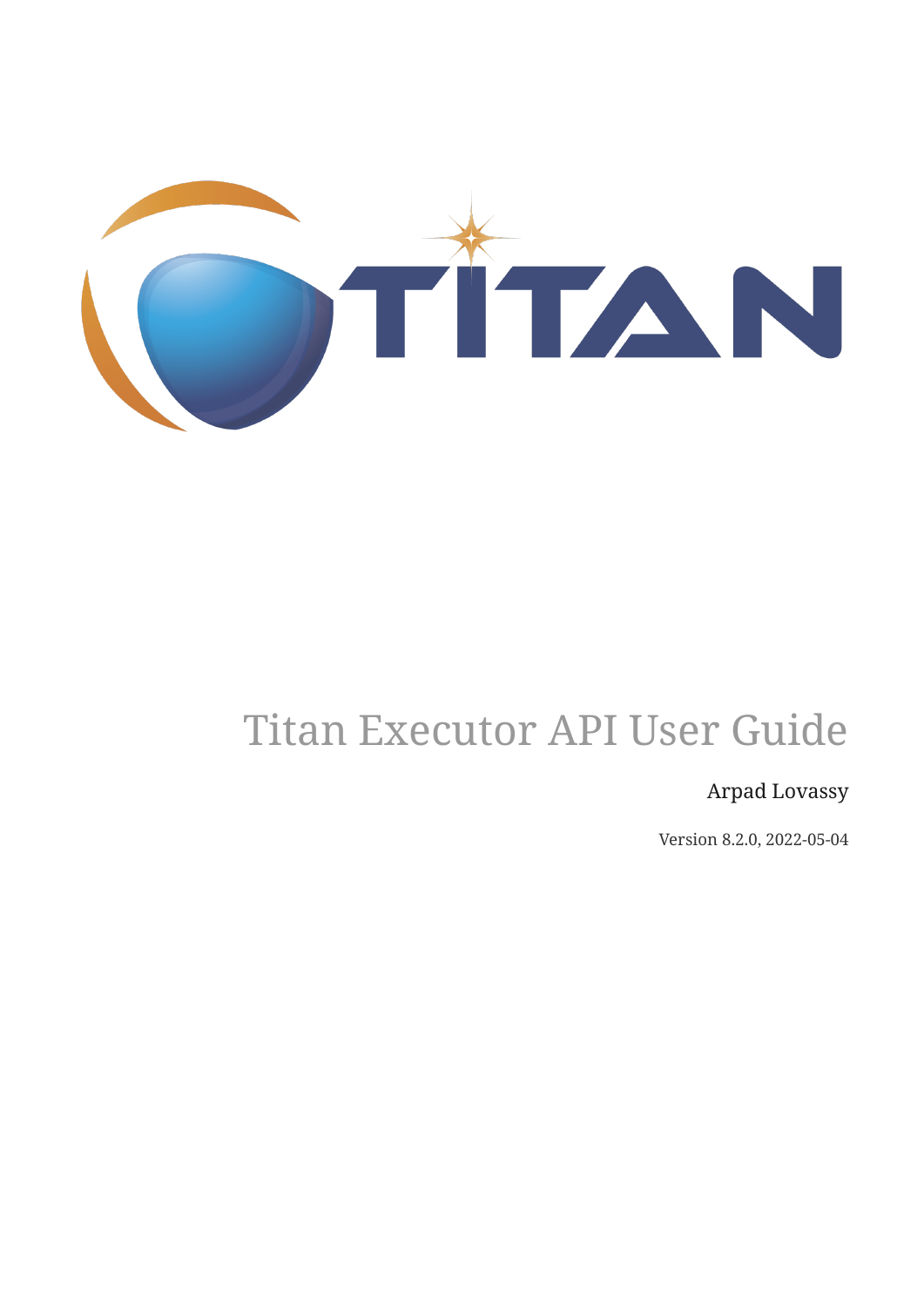## **Table of Contents**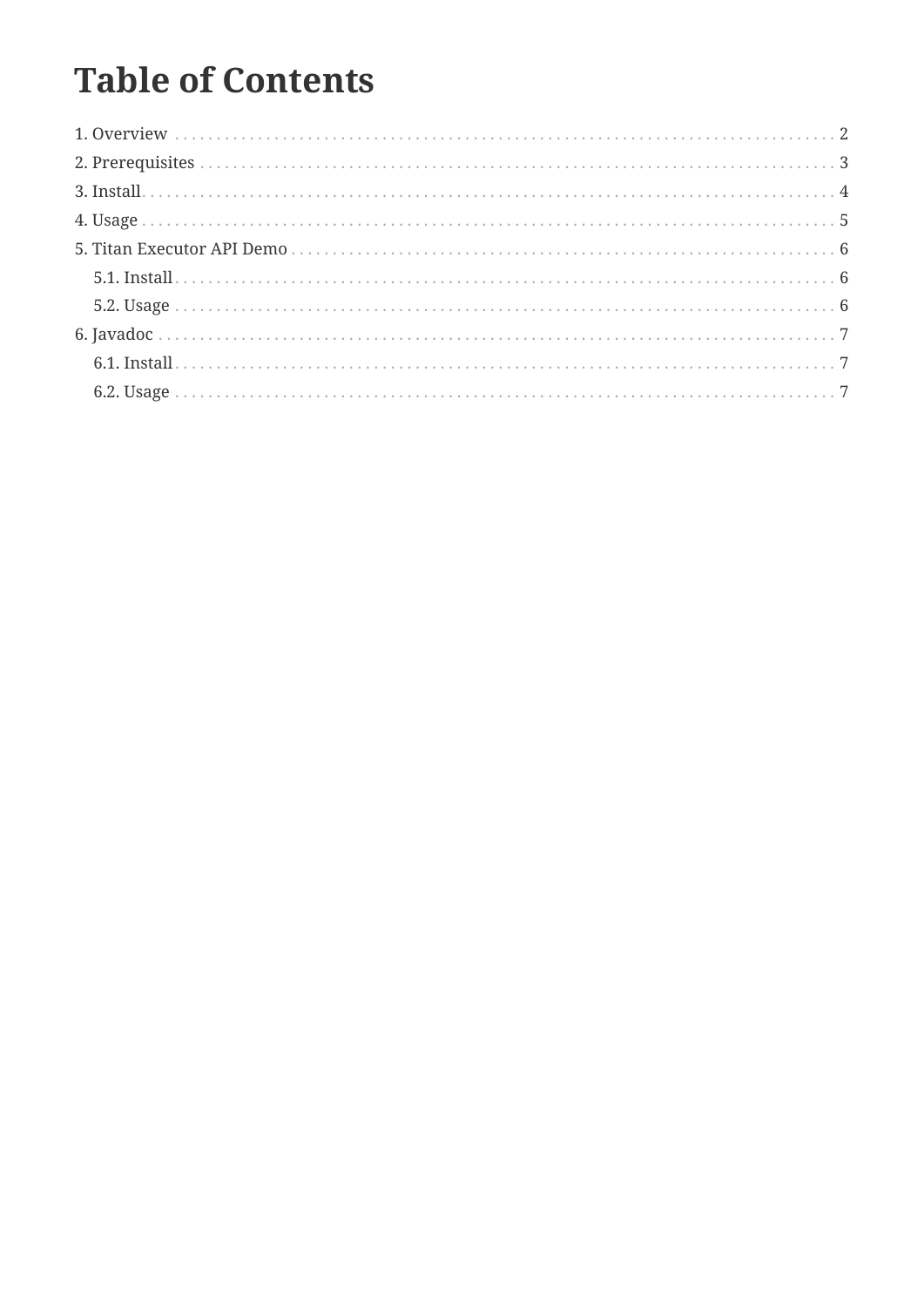#### **Abstract**

This document describes detailed information of using the TITAN Executor API.

#### **Copyright**

Copyright (c) 2000-2022 Ericsson Telecom AB

All rights reserved. This program and the accompanying materials are made available under the terms of the Eclipse Public License v2.0 that accompanies this distribution and is available at [https://www.eclipse.org/org/documents/epl-2.0/EPL-2.0.html.](https://www.eclipse.org/org/documents/epl-2.0/EPL-2.0.html)

#### **Disclaimer**

The contents of this document are subject to revision without notice due to continued progress in methodology, design and manufacturing. Ericsson shall have no liability for any error or damage of any kind resulting from the use of this document.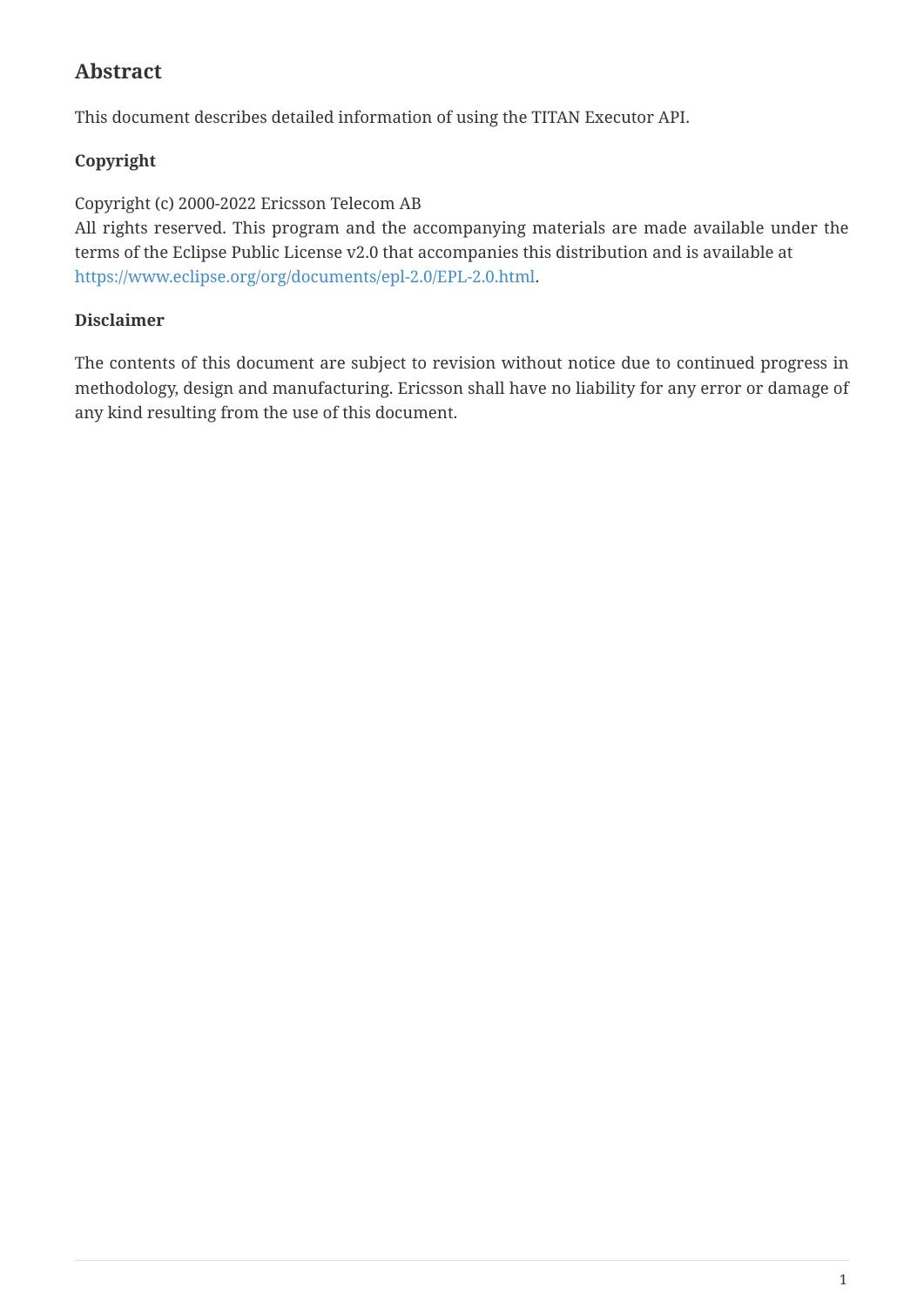## <span id="page-3-0"></span>**Chapter 1. Overview**

The Titan Executor API provides the following functionalities:

- execution control as in mctr\_gui
- callback for host controller connecting events
- console log callback

It is implemented in Java using JNI calls to the C++ side, which is based on the implementation of titan\_eclipse JNI executor. The Titan Executor API is independent from Eclipse.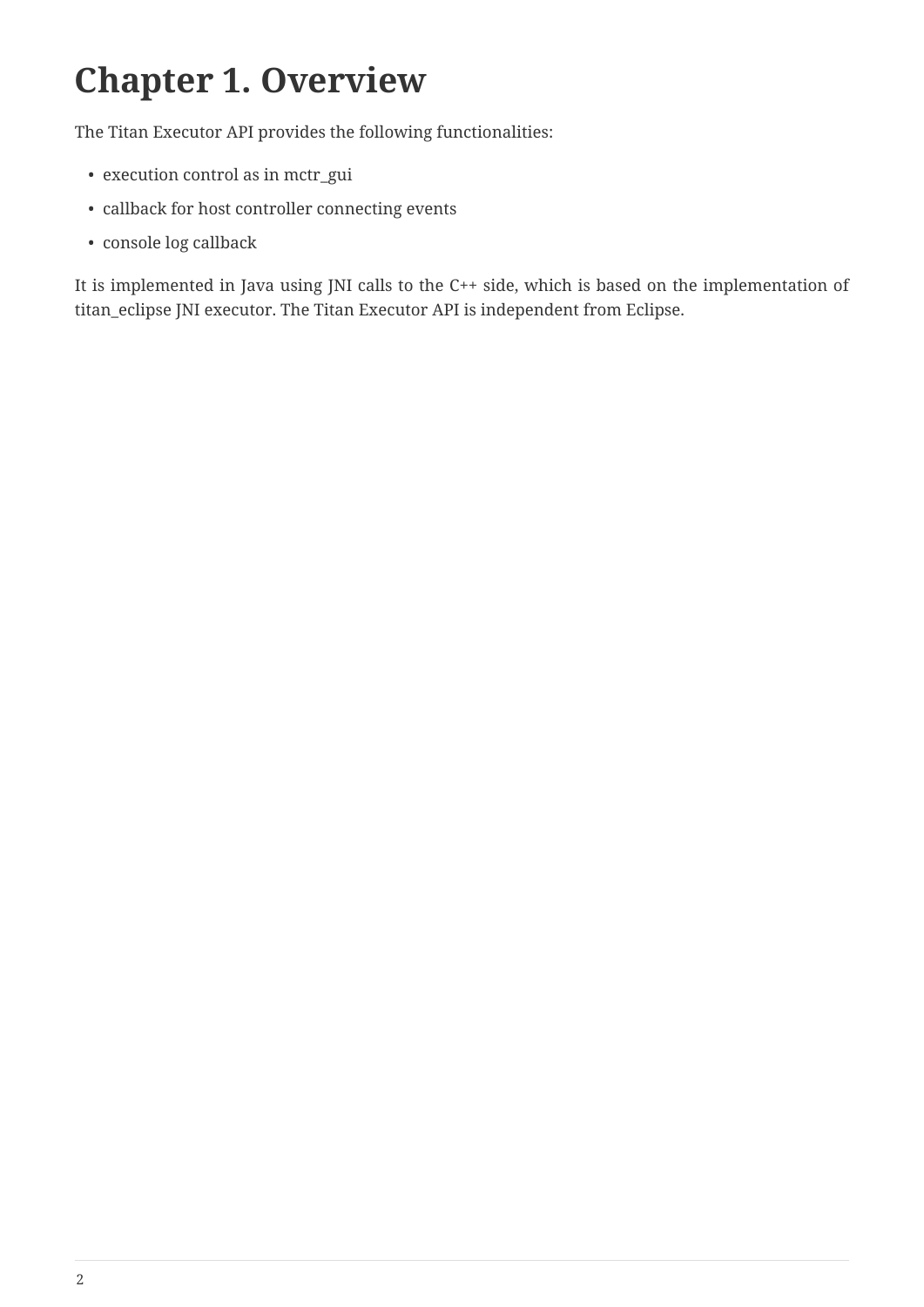## <span id="page-4-0"></span>**Chapter 2. Prerequisites**

- TITAN installed (*libmctrjninative.so* library file is in *TTCN3\_DIR/lib*, and library path is in LD\_LIBRARY\_PATH)
- Java JRE 1.7 installed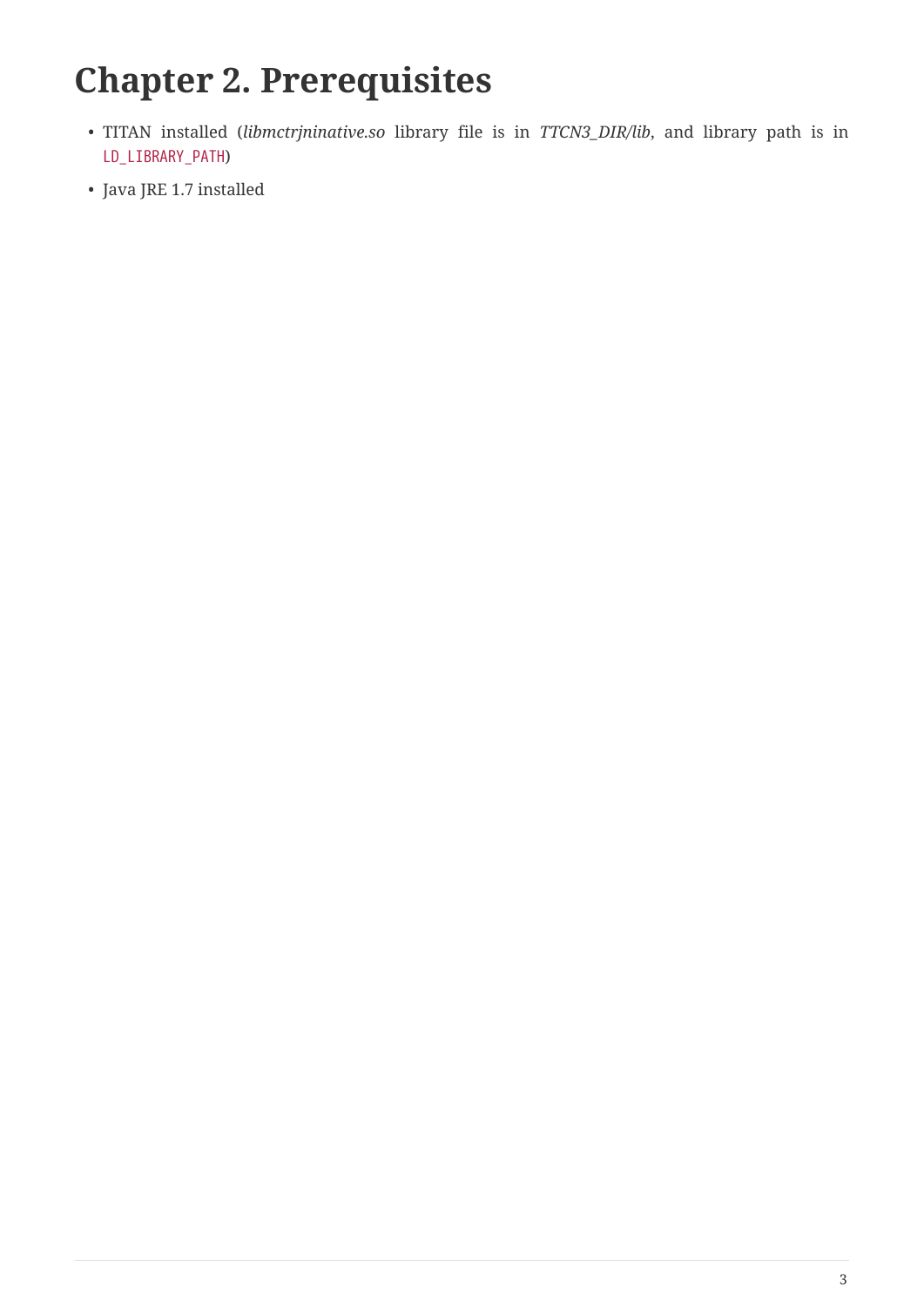# <span id="page-5-0"></span>**Chapter 3. Install**

Copy *lib/TITAN\_Executor\_API.jar* to your classpath.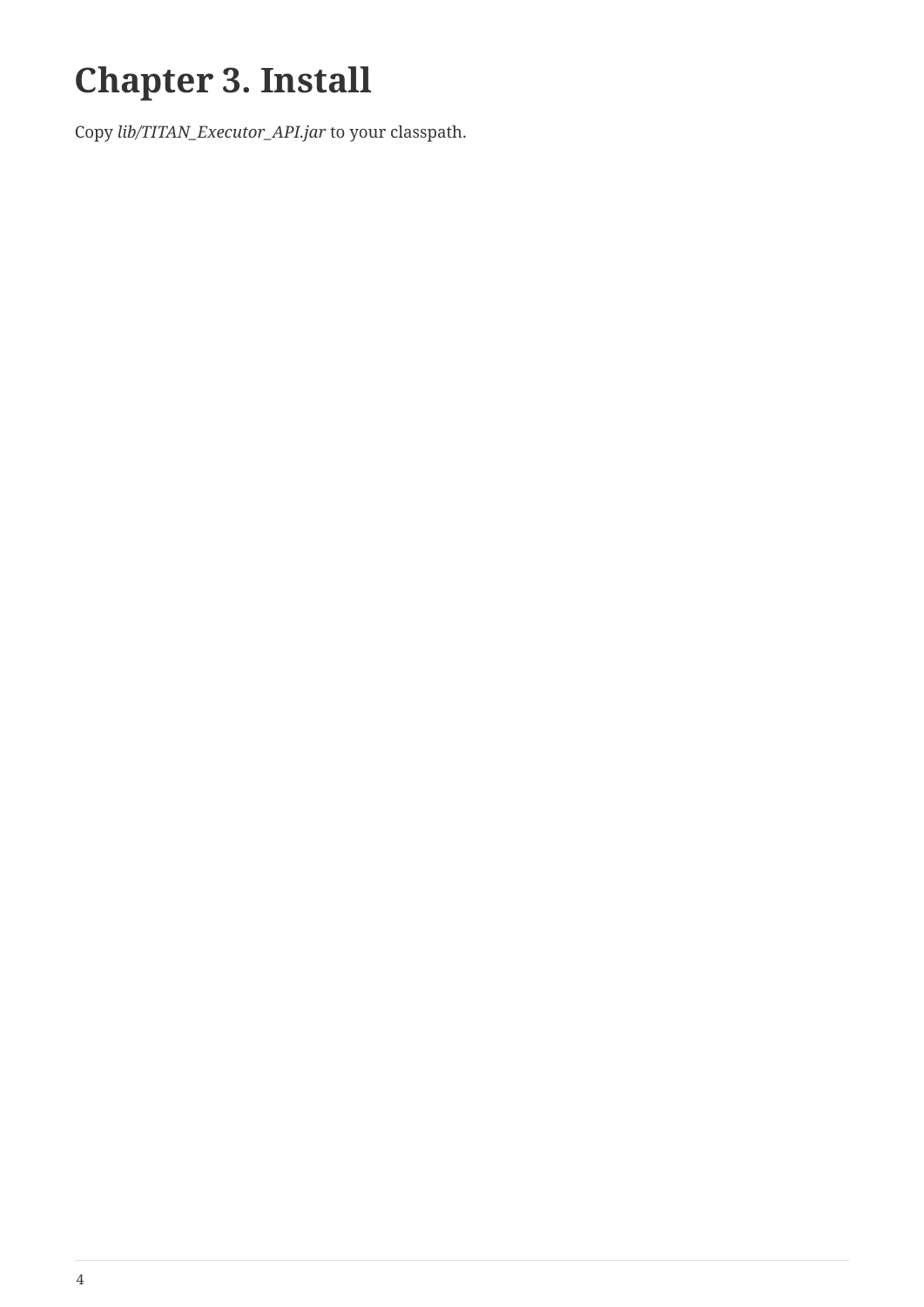# <span id="page-6-0"></span>**Chapter 4. Usage**

The entry point of the API is the com.ericsson.titan.executor.api.JniExecutor, and the client must implement com.ericsson.titan.executor.api.IJniExecutorObserver interface for the callbacks.

For further details see the Javadoc embedded in the project.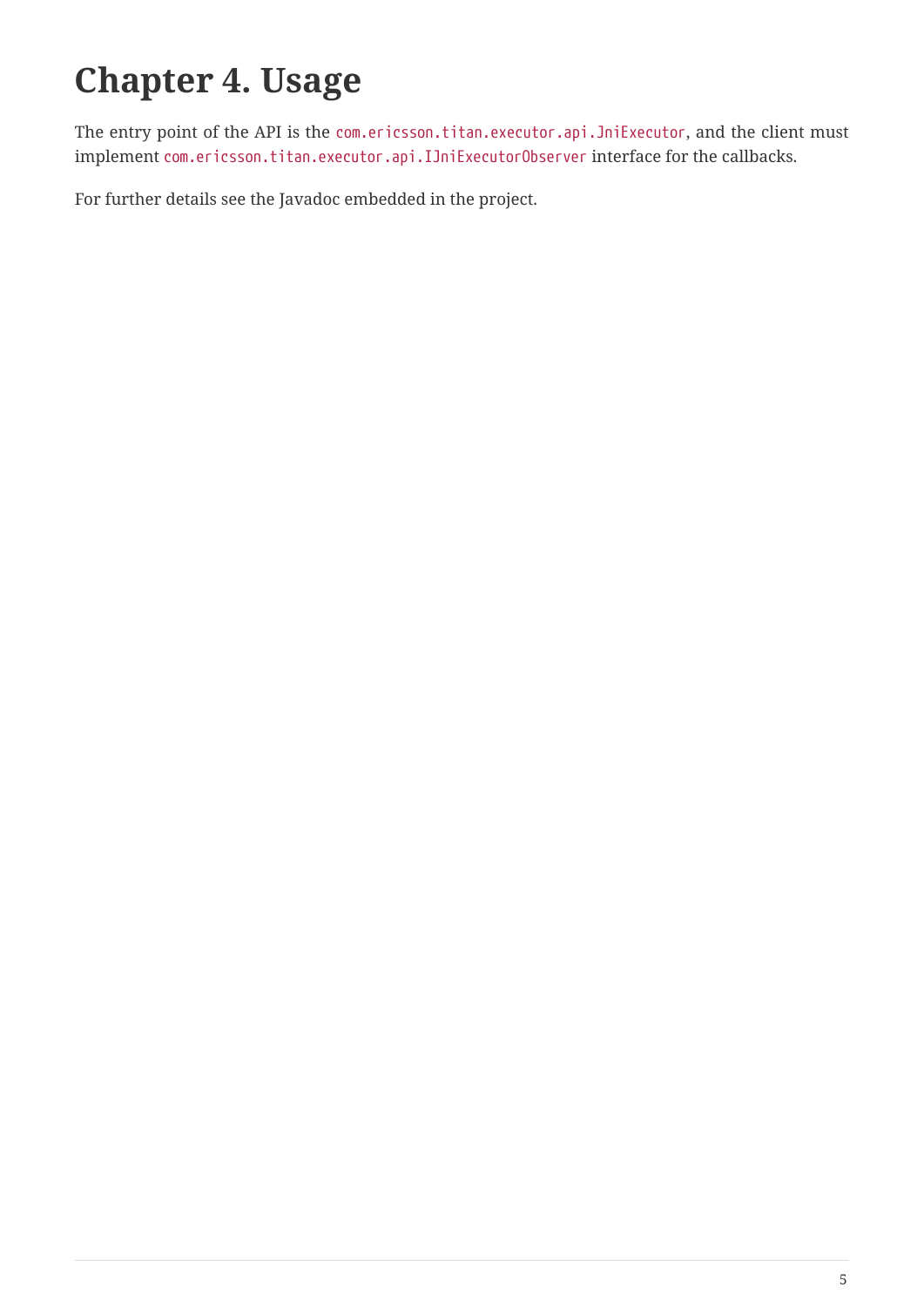## <span id="page-7-0"></span>**Chapter 5. Titan Executor API Demo**

### <span id="page-7-1"></span>**5.1. Install**

Copy *TITAN\_Executor\_API\_Demo.jar* and *lib/TITAN\_Executor\_API.jar* to any selected directory, so keep the directory structure, make sure, that *TITAN\_Executor\_API.jar* is in *lib/*, so it means, that Titan Executor API is in the classpath, which is defined in the manifest file of *TITAN\_Executor\_API\_Demo.jar*.

### <span id="page-7-2"></span>**5.2. Usage**

To start the demo the following command must be used:

java -jar <install directory>/TITAN\_Executor\_API\_Demo.jar